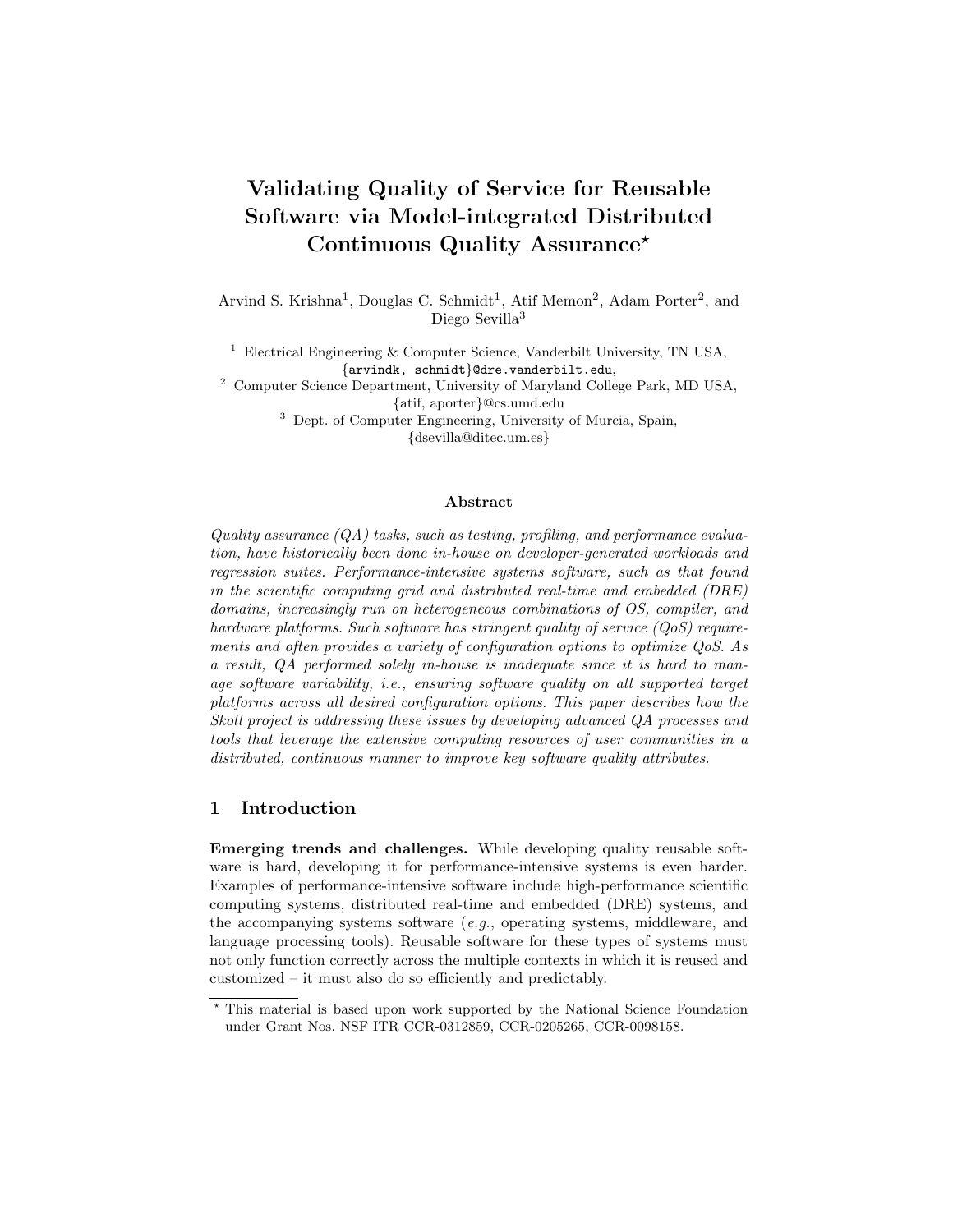To support the customizations demanded by users, reusable performanceintensive software often must (1) run on a variety of hardware/OS/compiler platforms and (2) provide a variety of options that can be configured at compileand/or run-time. For example, performance-intensive middleware, such as web servers (e.g., Apache), object request brokers (e.g., TAO), and databases (e.g., Oracle) run on dozens of platforms and have dozen or hundreds of options. While this variability promotes customization, it creates many potential system configurations, each of which may need extensive quality assurance (QA) to validate. Consequently, a key challenge for developers of reusable performance-intensive software involves managing variability effectively in the face of an exploding software configuration space.

As software configuration spaces increase in size and software development resources decrease, it becomes infeasible to handle all QA activities in-house. For instance, developers may not have access to all the hardware, OS, and compiler platforms on which their reusable software artifacts will run. Moreover, due to time-to-market driven environments, developers may be forced to release their software in configurations that have not been subjected to sufficient QA. The combination of an enormous configuration space and severe development resource constraints therefore often force developers of reusable software to make design and optimization decisions without precise knowledge of their consequences in fielded systems.

Solution approach  $\rightarrow$  Distributed continuous QA processes (DCQA). To manage this situation, we have initiated the **Skoll** (www.cs.umd.edu/projec) -ts/skoll) project to develop tools and processes necessary to carry out "aroundthe-world, around-the-clock" QA. Our feedback-driven Skoll approach divides QA processes into multiple subtasks that are intelligently and continuously distributed to, and executed by, a grid of computing resources contributed by endusers and distributed development teams around the world. The results of these executions are returned to central collection sites where they are fused together to identify defects and guide subsequent iterations of the QA process.

Skoll QA processes are based on a client/server model. Clients distributed throughout the Skoll grid request job configurations (implemented as QA subtask scripts) from a Skoll server. The Skoll process is carried out as shown in Figure  $1^4$ . At a high level, the Skoll process is carried out as shown in Figure 1.

1. Developers create the configuration model and adaptation strategies. Developers create the generic QA subtask code that will be specialized when creating actual job configurations.

2. A user requests Skoll client software via the registration process described earlier. The user receives the Skoll client software and a configuration template. If a user wants to change certain configuration settings or constrain specific options he/she can do so by modifying the configuration template.

3. A Skoll client periodically (or on-demand) requests a job configuration from a Skoll server.

<sup>4</sup> A comprehensive discussion of Skoll components and infrastructure appears in [1].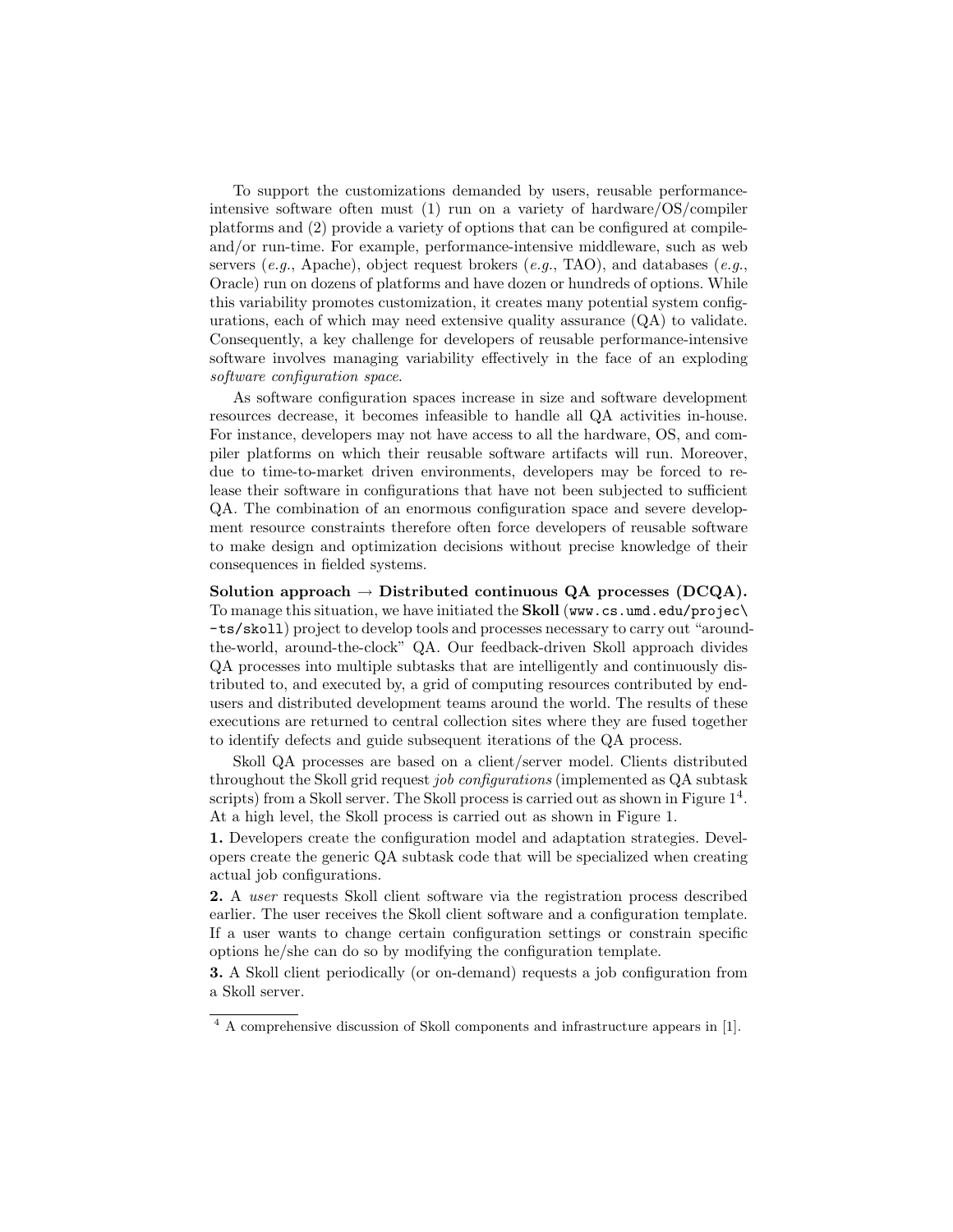4. The Skoll server queries its databases and the user-provided configuration template to determine which configuration option settings are fixed for that user and which must be set by it.

5. A Skoll client invokes the job configuration and returns the results to the Skoll server.

6. The Skoll server examines these results and invokes all adaptation strategies. These update the operators to adapt the global process.

Model-Integrated DCQA techniques Earlier work on Skoll described the structure and functionality of Skoll and presented results [1] from a feasibility study that applied Skoll tools and processes to ACE [2] and TAO [3]. The initial Skoll prototype provided a DCQA infrastructure that performed functional testing, but did not address QoS issues, nor did it minimize the cost of implementing QA subtasks. In particular, integrating new application capabilities into the Skoll infrastructure (such as benchmarks that quantified various QoS properties) required developers to write test cases manually. Likewise, extending the configuration models  $(e.g.,$  adding new options) required the same tedious and error-prone approach.

This paper describes several previously unexamined dimensions of Skoll: integrating model-based techniques with distributed continuous QA processes, improving quality of service  $(QoS)$  as opposed to functional correctness, and using Skoll to empirically optimize a system for specific run-time contexts. At the heart of the Skoll work presented in this paper is **CCMPerf** [4], which is an opensource toolsuite<sup>5</sup> that applies generative model-based techniques  $[5]$  to measure and optimize the QoS of reusable performance-intensive software configurations. Currently, CCMPerf in concert with Skoll, focuses on evaluating QoS of implementations of the CORBA Component Model (CCM)<sup>6</sup>, as shown in Figure 2.

Paper organization The remainder of this paper is organized as follows: Section 2 motivates and describes the design of CCMPerf, focusing on its modelbased generative benchmarking capabilities; Section 3 describes a case-study that illustrates how QoS characteristics captured using CCMPerf can be captured and fed back into models to analyze system behavior at model construction time; Section 4 examines related work and compares it with the approaches used in Skoll and CCMPerf; Section 5 presents concluding remarks and future work.

# 2 Enhancing Skoll with a Model-based QoS Improvement Process

Reusable performance-intensive software is often used by applications with stringent quality of service (QoS) requirements, such as low latency and bounded jitter. The QoS of reusable performance-intensive software is influenced heavily

 $^5$  CCMPerf can be downloaded from  ${\tt www.dre.vanderbilt.edu/cosmic}$ 

<sup>6</sup> We focus on CCM since it is standard component middleware targeted for QoS requirements for DRE systems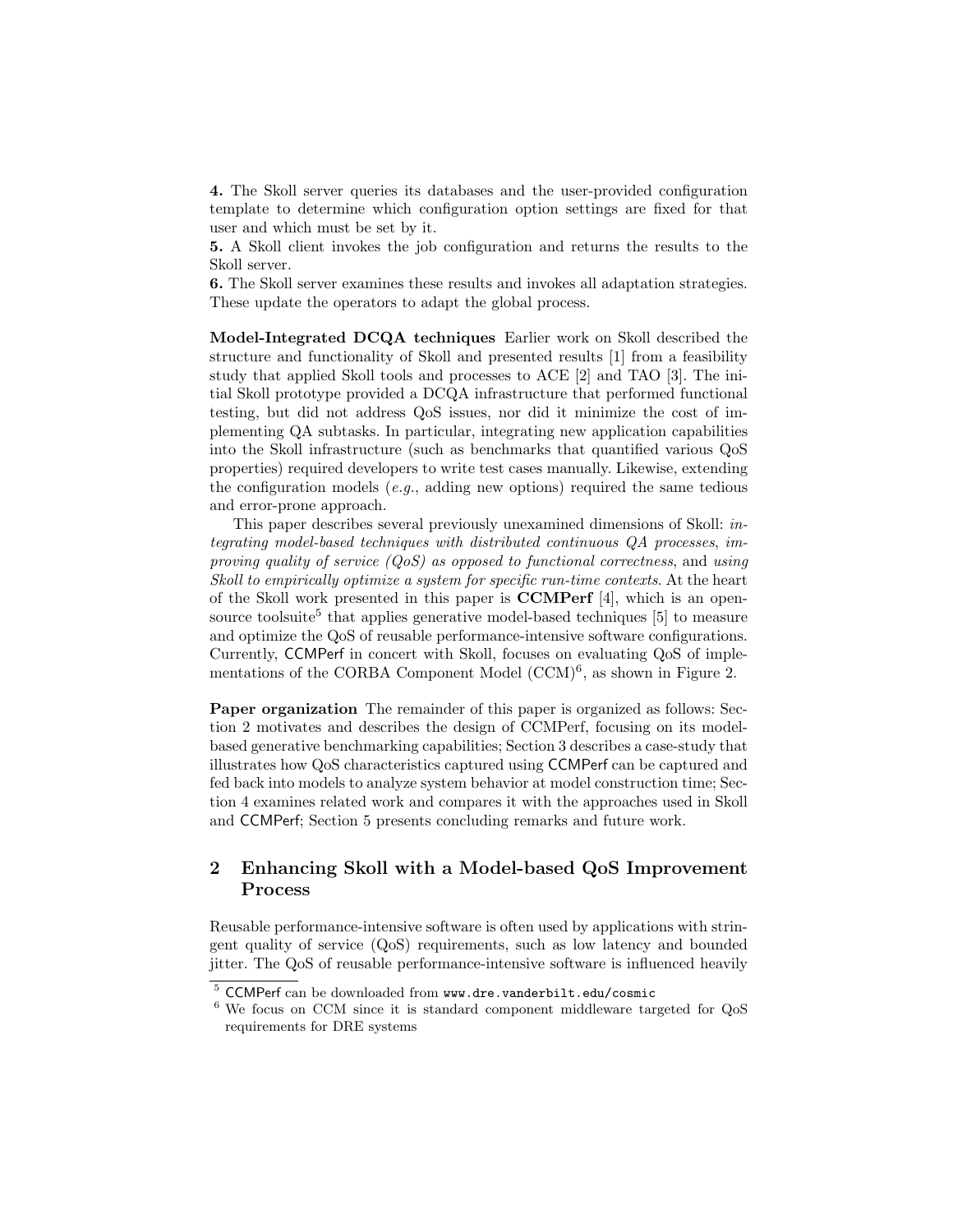



Fig. 1. Skoll QA Process View Fig. 2. Skoll QA Process View with CCM-Perf Enhancements

by factors such as (1) the configuration options set by end-users to tune the underlying hardware/software platform and (2) characteristics of the underlying platform itself. Managing these variable platform aspects effectively requires a QA process that can precisely pinpoint the consequences of mixing and matching configuration options on various platforms.

In the initial Skoll approach, creating a benchmarking experiment to measure QoS properties required QA engineers to write (1) the header files, source code, that implement the functionality, (2) the configuration and script files that tune the underlying ORB and automate running tests and output generation, and (3) project build files (e.g., makefiles) required to generate the executable code. Our experience during our initial feasibility study [1] revealed how this process was tedious and error-prone. The remainder of this section describes how we have applied model-based techniques [5] to improve this situation. These improvements are embodied in CCMPerf [4], a model-based benchmarking toolsuite.

#### 2.1 Model-based Tools for Performance Improvement

With CCMPerf, QA engineers graphically model possible interaction scenarios. For example, Figure 3 presents a model that shows an association between a facet<sup>7</sup> and an IDL interface. It also shows the domain-specific building blocks (such as receptacles, event sources, and event sinks) allowed in the models. Given a model, CCMPerf generates the scaffolding code needed to run the experiments. This typically includes Perl scripts that start daemon processes, spawn the component server and client, run the experiment, and display the required results.

 $^7$  A facet is a specialized port a CCM component exposes for clients to communicate with the component.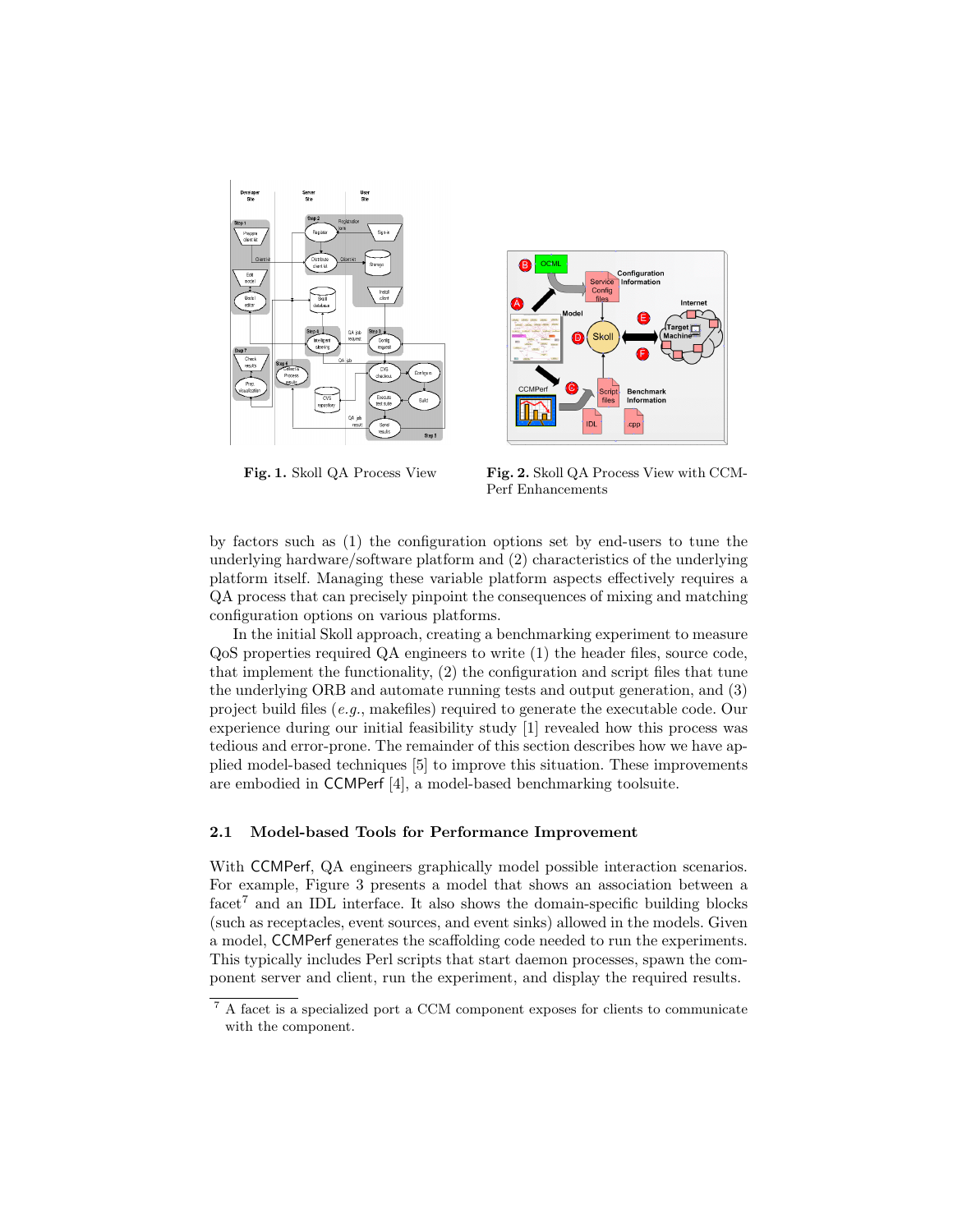CCMPerf is built on top of the Generic Modeling Environment (GME) [6], which provides a meta-programmable framework for creating domain-specific modeling languages and generative tools. GME is programmed via *meta-models* and model interpreters. The meta-models define modeling languages called paradigms that specify allowed modeling elements, their properties, and their relationships. Model interpreters associated with a paradigm can also be built to traverse the paradigm's modeling elements, performing analysis and generating code. CCMPerf was developed by creating the following two paradigms:



Fig. 3. CCMPerf modeling paradigm Fig. 4. OCML Modeling Paradigm

The Options Configuration Modeling Language (OCML) [7] paradigm models the various configuration parameters provided by ACE, TAO, and CIAO. Figure 4 shows ORB configuration options modeled with OCML. Inter-option dependencies are captured as model constraints. For instance, Figure 4 shows that when the demultiplexing option is set to active demultiplexing and the reactivation of system ids is disabled, the use of active hints is disallowed. Specific OCML models are then used to automatically generate large portions of Skoll's QA subtask code.

The Benchmark Generation Modeling Language (BGML) [4] paradigm models (1) how clients and servers interact with each other and (2) represents metrics that can be applied to specific configuration options and platforms. Figure 3 illustrates the BGML modeling paradigm.

We also developed one model interpreter for each of CCMPerf's two paradigms. The OCML model interpreter generates configuration files to configure the underlying middleware. For ACE, TAO, and CIAO these configuration files conform to a specified format that can be parsed by the middleware. The BGML model interpreter parses the model and synthesizes the code required to benchmark the modeled configuration.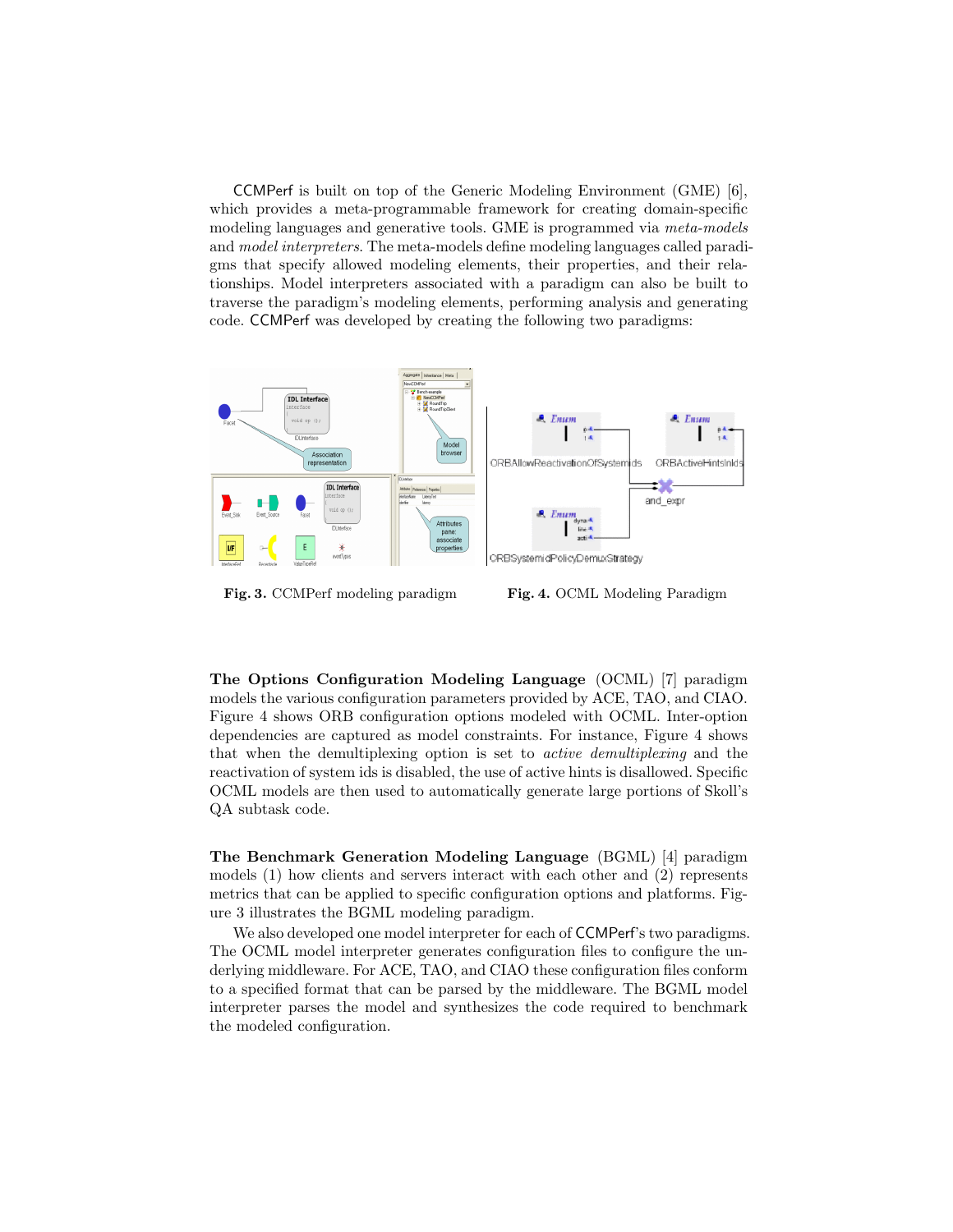#### 2.2 Integrating CCMPerf into the Skoll QA Process

Figure 2 presents an overview of how we have integrated CCMPerf with the existing Skoll infrastructure.

A. A QA engineer defines a test configuration using CCMPerf models. The necessary experimentation details are captured in the models, e.g., the ORB configuration options used, the IDL interface exchanged between the client and the server, and the benchmark metric performed by the experiment.

B & C. The QA engineer then uses CCMPerf to interpret the model. The OCML paradigm interpreter parses the modeled ORB configuration options and generates the required configuration files to configure the underlying ORB. The CCMPerf paradigm interpreter then generates the required benchmarking code, i.e., IDL files, the required header and source files, and necessary script files to run the experiment. Steps A, B, and C are integrated with Step 1 of the Skoll process described in Section 1.

D. When users register with the Skoll infrastructure they obtain the Skoll client software and configuration template. This step happens in concert with Step 2, 3, and 4 of the Skoll process.

 $E \& F$ . The client executes the experiment and returns the result to the Skoll server, which updates its internal database. When prompted by developers, Skoll displays execution results using an on demand scoreboard. This scoreboard displays graphs and charts for QoS metrics, e.g., performance graphs, latency measures and foot-print metrics. Steps E and F correspond to steps 5, 6, and 7 of the Skoll process.

## 3 Feedback-driven, Model-integrated Skoll: A Case Study

Study motivation and design. Measuring QoS for a highly configurable system such as CIAO involves capturing and analyzing system performance in terms of throughput, latency, and jitter across many different system configurations running on a wide range of hardware, OS, and compiler platforms. We treat this problem as a large-scale scientific experiment, i.e., we rely on design of experiments theory to determine which configurations to examine, how many observations to capture, and the techniques needed to analyze and interpret the resulting data. We use the CCMPerf modeling tools presented in Section 2 to model configuration parameters and generate benchmarking code that measures and analyzes the QoS characteristics. Using the collected data, we derive two categories of information: (1) platform-specific, whose behavior differs on particular platforms and  $(2)$  platform-independent, whose behavior is common across a range of platforms. This information can then be fed-back into the models to specify QoS characteristics at model construction time.

To make this discussion concrete, we present a simple example of our approach (in production systems these experiments would be much larger and more complex). This experiment measures only one aspect of QoS: *round-trip* throughput calculated at the client side as the number of events processed/sec. We then use the OCML paradigm described in Section 2.1 to model the software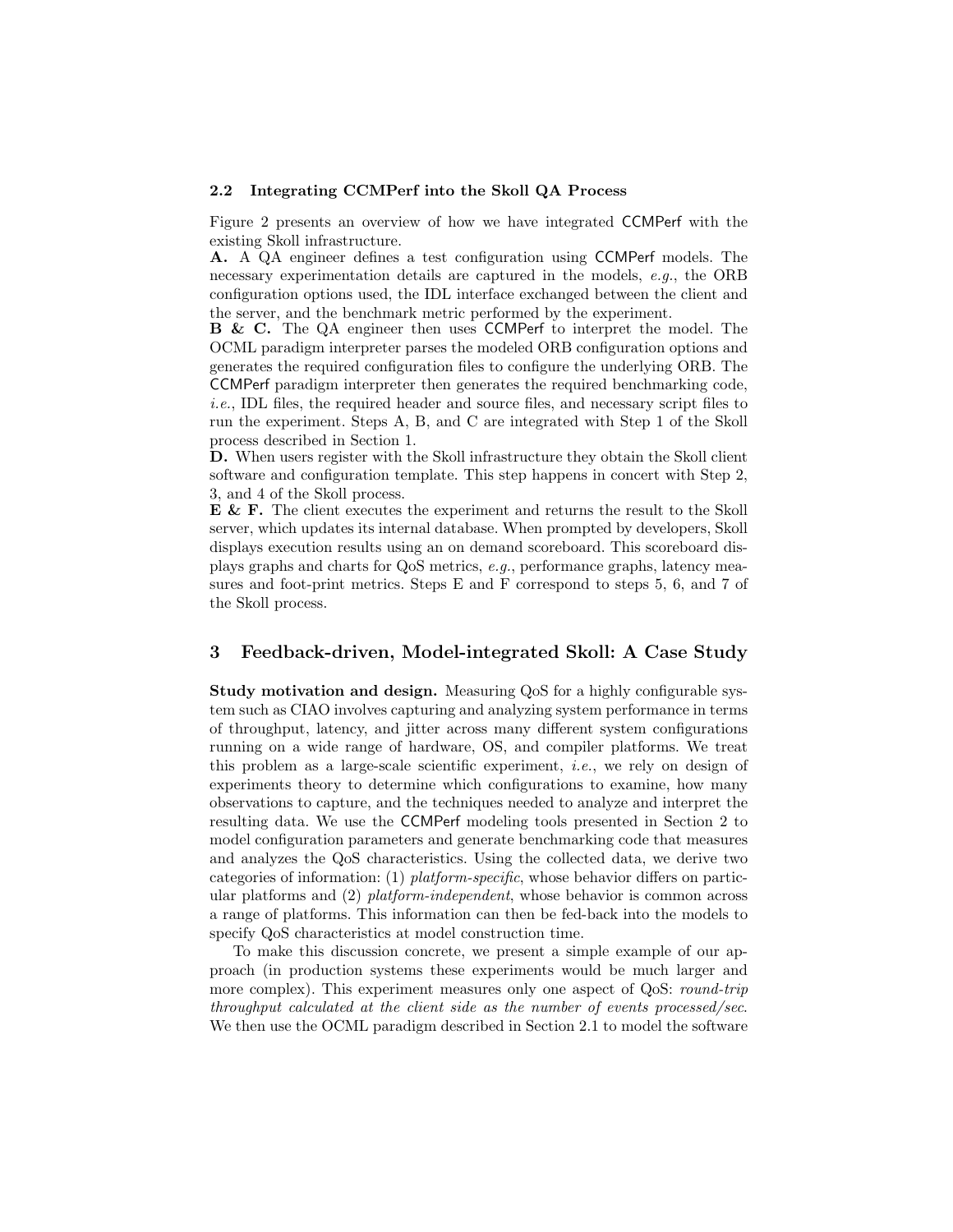configuration options that set the request processing discipline within the ORB. All other options are simply set to their default values.

For this study, we modeled a leader/followers [8] request processing approach, where a pool of threads take turns demultiplexing, dispatching, and processing requests via a thread-pool reactor (TP\_Reactor) [8]. In this scheme the following two configuration parameters can be varied to tune the QoS characteristics:

- The thread-pool size determines the number of threads in the ORB's TP\_Reactor that will demultiplex, dispatch, and process requests and
- The Scheduling policy determines how the threads take turns in processing requests. We use two scheduling policies for the experiment: (1) FIFO scheduling, where the thread that enters the queue first processes the request first, and (2) LIFO scheduling, where the thread entering last processes the request first.

Execution testbed. We chose the following four testbeds with varying hardware, OS, and compiler configurations. Table 1 summarizes the key features of these four testbed platforms.

|                              | $_{\text{DOC}}$ | ACE    | Lindy                                    | Tango |
|------------------------------|-----------------|--------|------------------------------------------|-------|
| CPU                          | AMD             | AMD    | Intel                                    | Intel |
| Type                         | Athlon          | Athlon | Xeon                                     | Xeon  |
| Speed (GHz)                  |                 | '2     | 2.4                                      | 1.9   |
| Cache(KB)                    | 512             | 512    | 1024                                     | 2048  |
| $\sqrt{\text{Complex}(gcc)}$ | 3.2.2           | 3.3    | 3.3.2                                    | 3.3.2 |
| $ $ OS (Linux)               |                 |        | Red Hat 9 Red Hat 8 Fedora Core I Debian |       |

Table 1. Testbed Summary

Study execution. To identify the influence of scheduling policy and thread pool size on round-trip throughput, we conducted the experimental task that used two components communicating with each other. The Skoll system next distributed the experimental tasks to clients running on the four platforms. Each task involved 250,000 iterations. Skoll continued distributing the tasks until the entire experimental design was completed. For example, on the machine called DOC (See Table 1), different clients and servers executed every combination of FIFO and LIFO policies with the number of request processing threads set to 2 and 4. Each combination can be categorized as a tuple  $(t_1, t_2)$ , where  $t_1$  denotes number of threads used on the client and  $t_2$  number of threads used on the server.

Study analysis. The Skoll infrastructure provides the framework for automatically collecting data that can then be analyzed to glean platform-specific and platform-independent information. The experimental results shown in Figure 5 were obtained by using Skoll to run experiments on each platform described in Table 1. Our analysis of the results in Figure 5 yielded the following observations: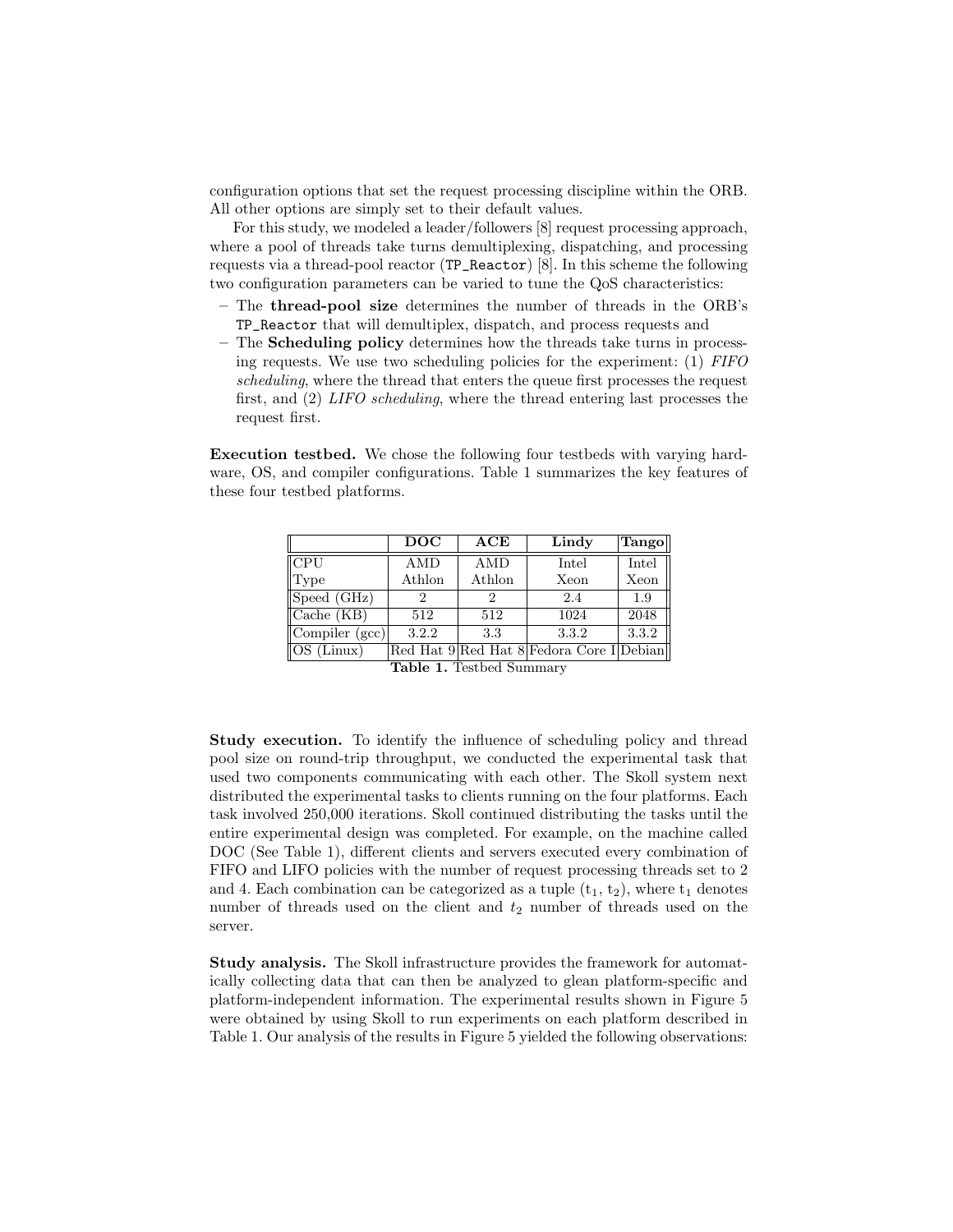

Fig. 5. Results Summary for Study Execution

| $\  \mathbf{Machine}   \mathbf{Tuple}   \mathbf{FIFO}  $ |       |                         | <b>LIFO</b> |
|----------------------------------------------------------|-------|-------------------------|-------------|
|                                                          |       | Throughput (events/sec) |             |
| $ _{\text{DOC}}$                                         | (4,2) | 10,470                  | 9354        |
| ACE                                                      | (4,2) | 10, 152                 | 10,087      |
| Lindy                                                    | (4,2) | 11,057                  | 9982        |
| Tango                                                    | (4,2) | 10, 196                 | 10,067      |
|                                                          | (6,2) | 14,696                  | 12,556      |

Table 2. Platform-specific Information

• Observation 1. On average, LIFO scheduling yielded higher throughput than FIFO scheduling strategy. Our analysis suggests that this occurs because the LIFO strategy increases cache thread affinity, leading to the cache lines not being invalidated after every request. This observation holds for all the platforms we conducted the experiment, though it is obviously influenced by the underlying hardware, OS and compiler platforms. Assuming our testbed platforms as a complete configuration space, this information is platform-independent, i.e., the LIFO strategy yields higher throughput when the leader/followers model for request processing is chosen. Such information helps developers understand the first-order effects of different configuration options.

• Observation 2. While observation 1 holds as the general case, we detected finer effects, as shown in Table 2. Also, for specific test cases, FIFO produces higher throughput than LIFO. In particular, whenever the number of server threads is low  $(i.e., 2)$  FIFO performs as well or better than LIFO. Moreover, the degree of improvement increases as the number of client threads increases. This platform-specific information holds only for certain configurations in our configuration space, which consists of the hardware, OS, compiler and software configuration options.

Lessons learned. Although this feasibility study was purposely simplified, it indicates how the model-integrated Skoll framework enables more powerful ex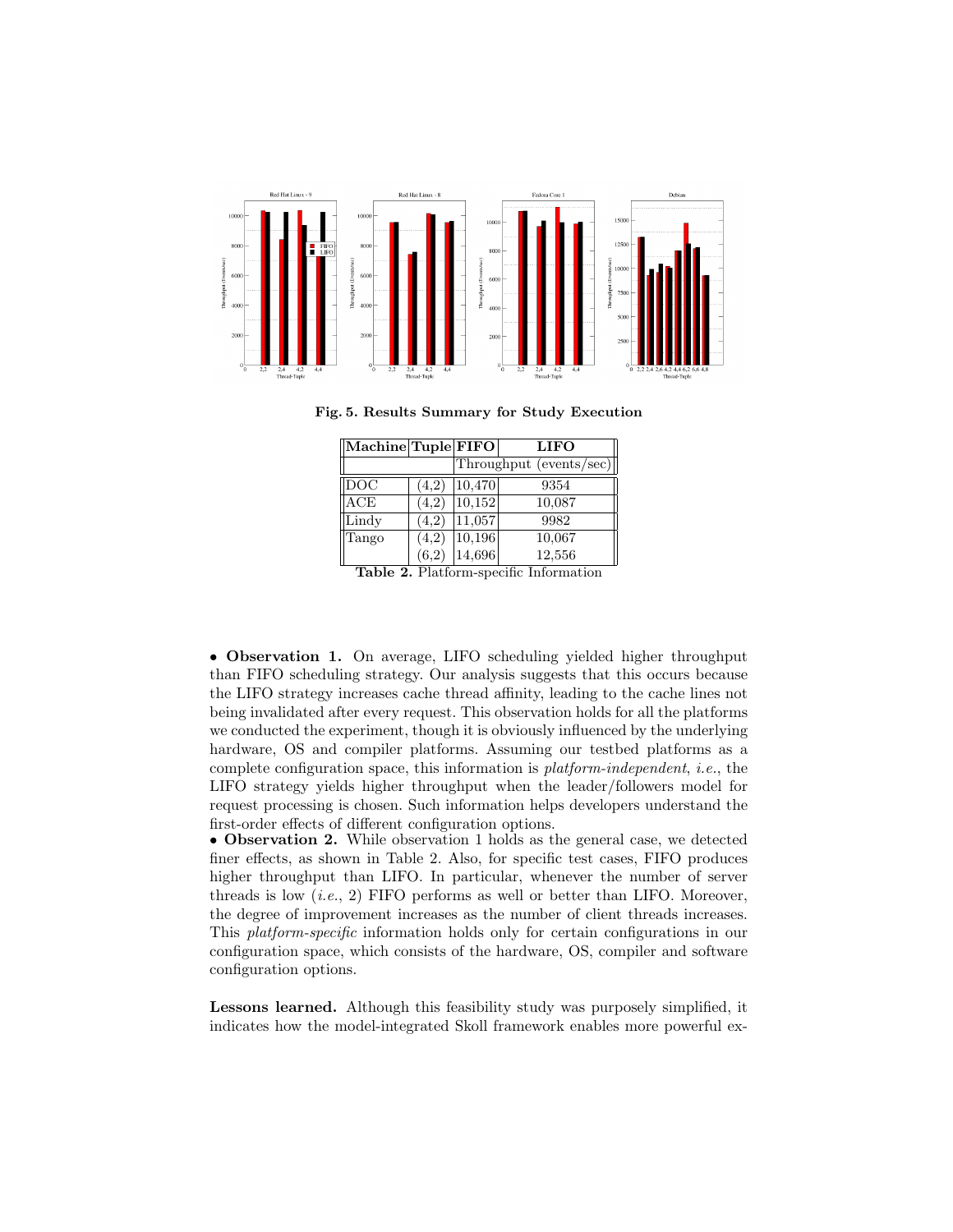periments that help identify performance bottlenecks and provide general guidelines to developers and users of software systems. The platform specific and independent information help in developing re-usable configurations that maximize QoS for a given operational context. The formal designed experiment illustrated how our Skoll framework can be used to codify these re-usable configuration solutions. These configurations when validated across a range of hardware, OS and compiler platforms represents a *Configuration*  $\mathcal C$  *Customization (C* $\mathcal{C}C$ *)* [9] pattern.

# 4 Related Work

This section compares our work on model-driven performance evaluation techniques in Skoll and CCMPerf with other related research efforts that use empirical data and mathematical models to identify performance bottlenecks. For example, the ATLAS [10] numerical algebra library uses an empirical optimization engine to decide the values of optimization parameters by generating different program versions that are run on various hardware/OS platforms. The output from these runs are used to select parameter values that provide the best performance. Mathematical models are also used to estimate optimization parameters based on the underlying architecture, though empirical data is not fed into the models to refine it.

Like ATLAS, CCMPerf uses an optimization engine to configure/customize middleware parameters in accordance to available OS platform characteristics (such as the type of threading, synchronization, and demultiplexing mechanisms) and characteristics of the underlying hardware (such as the type of CPU, amount of main memory, and size of cache). CCMPerf enhances ATLAS, however, by feeding back platform-specific information into the models to identifying performance bottlenecks at model construction time. This information can be used to select optimal configurations ahead of time that maximize QoS behavior.

Other research initiatives to validate if software components meet QoS, include automatic validation techniques [11] for J2EE components using Aspects. In this approach, agents at run-time, conduct validation tests such as, singleclient response time, functional operation and data storage/ retrieval tests. Our approach on Skoll, differs from run-time validation as all our testing is done offline. Using our approach, no cost is incurred at deployment time for the component. Further, extensive testing and QoS behavior analysis is done on a range of hardware, OS and compiler platforms to identify performance bottlenecks by modeling the operational context and synthesizing scaffolding code. The results are then used to select optimal configuration at deployment time rather than incur overhead of run-time monitoring.

# 5 Concluding Remarks

Reusable software for performance-intensive systems increasingly has a multitude of configuration options and runs on a wide variety of hardware, com